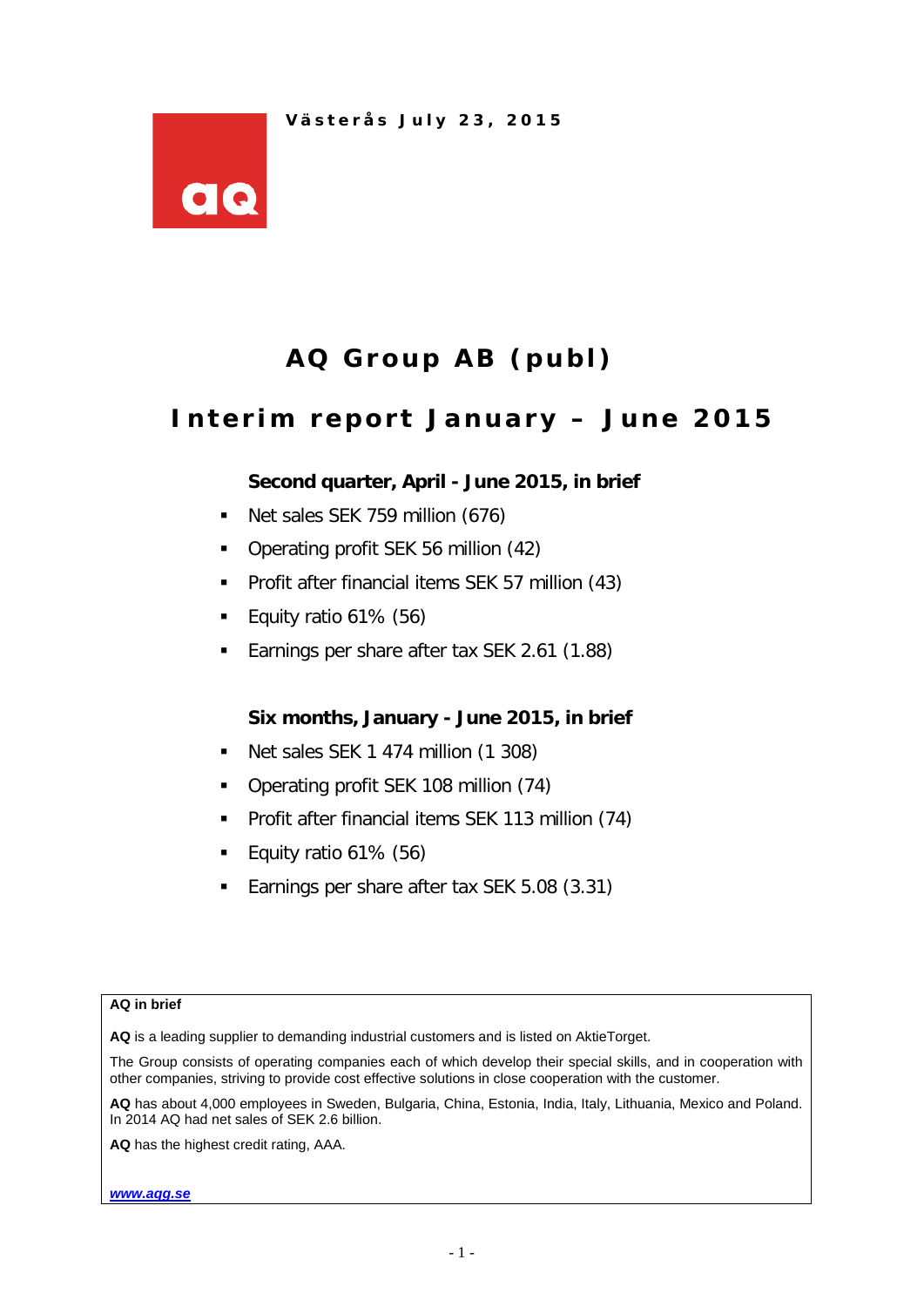#### **Second quarter**

Operations have developed according to plan during the second quarter. Net sales totalled SEK 759 million (676), an increase of SEK 83 million compared to the same period in the previous year. Sales excluding acquisitions and currency rose by 2%. Profit after financial items was SEK 57 million (43) in the second quarter, an increase of SEK 14 million.

During the second quarter the profit has been affected by a restructuring cost of SEK 8.7 million. This cost is due to reduction of staff and unused facilities in conjunction with redundancies at AQ Enclosure Systems AB in Vaggeryd and the structural changes of AQ Mekatronik AB in Västerås and AQ Elautomatik AB in Surahammar.

During 2014 AQ Holmbergs in China has received the status as a "high tech company". This is giving AQ Holmbergs a 10% lower company tax starting 2014. During Q2 a repayment of company tax of SEK 3.3 million has affected the profit positively.

Equity in the group was SEK 1 111 million (930) at the end of the quarter.

#### **First six months**

Operations have developed according to plan during the first six months. Net sales totalled SEK 1 474 million (1 308), an increase of SEK 166 million compared to the same period in the previous year. Sales excluding acquisitions and currency rose by 4%. Profit after financial items was SEK 113 million (74), an increase of SEK 39 million compared to same period previous year.

#### **Significant events during the period**

At the end of May 2015 it was announced that AQ Mekatronik AB in Västerås and AQ Elautomatik AB in Surahammar will undergo structural changes. The business activities of AQ Mekatronik AB in Västerås and Bollnäs will be transferred to AQ Elautomatik AB. The background to the change is reduced volumes and changed competitive market situation. In conjunction with the transfer AQ Elautomatik's operations in Surahammar will be moved to Västerås to former AQ Mekatronik's premises. After negotiations with the unions 18 out of totally 59 employees will leave AQ.

On June 30, 2015, AQ Elteknik AB acquired 100 % of the shares of Anton Johanssons Rostfria Verkstads AB. The purchase price was SEK 5.8 million and the transaction was made as a cash transaction. The takeover took place on July 1, 2015. Anton Johanssons Rostfria Verkstads AB has a turnover of approximately SEK 30 million and employs 24 people. The company manufactures components in stainless steel to customers with special and unique requirements, e.g. to the laboratory and medical device industry.

Group management has been extended with James Ahrgren who is responsible for Marketing and Sales in the group.

# **Significant events after the end of the period**

The establishment in Thailand continues according to plan. We have leased industrial facilities and the first employee has been hired. Start of production is estimated to December 2015.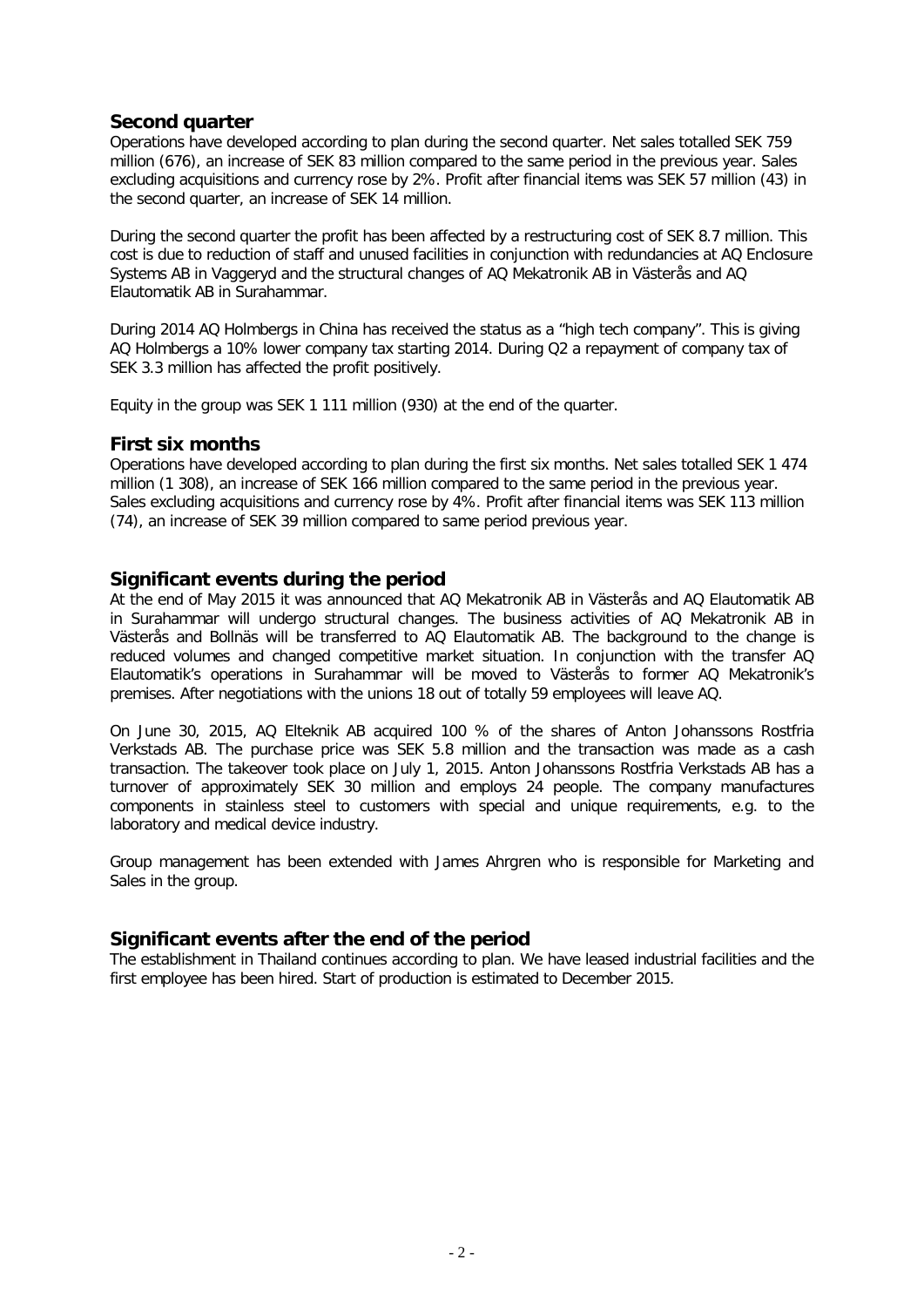# **Segment reporting**

The Group operates in two business segments: Components, which produces transformers, wiring systems, mechanical components, punched sheet metal and injection-moulded thermoplastics and System, which produces systems, power and automation solutions and assembles complete machines in close collaboration with the customers.



|               | 2015      |                |               |         |                          |
|---------------|-----------|----------------|---------------|---------|--------------------------|
| <b>System</b> | Component | Other*         | <b>System</b> |         | Other*                   |
| 216 851       | 537 163   | 4 804          |               | 483 296 | 5 4 5 1                  |
| 15 669        | 48 184    | $-7583$<br>- 1 | 8 5 1 7       | 34 200  | $-631$                   |
|               |           |                |               | 187 200 | 2014<br><b>Component</b> |

\* Unallocated and eliminations

#### **Information of parent company**

The parent company, AQ Group AB, focuses primarily on leadership and development of the Group. Company sales are, as in previous years, almost exclusively of sale of management services to subsidiaries. Purchases from the subsidiaries do not exist to any appreciable extent.

#### **The drawing up of the interim report**

The interim report has been prepared in accordance with the Swedish Annual Accounts Act as well as IFRS, applying IAS 34, Interim Financial Reporting, which contains general requirements for the design, structure and minimum information requirements in the interim report. The accounting and valuation principles applied are the same as used in the latest annual report for 2014. The report has not been audited.

#### **Significant estimates and evaluations for accounting purposes**

The company has in preparing the interim report gone through and evaluated risks and uncertainties according to the description given in the annual report of 2014 and assessed that there have been no significant changes. Information about risks and uncertainties affecting the company can be found in the annual report of 2014.

#### **Future prospects**

The goal of the Groups is continued profitable growth, organically by 5% and through acquisitions by 10% over time. The goal for profit after financial items is 8%. The Board of directors are not giving any forecast for turn-over or profit.

The listing of the company on OMX Nasdaq instead of AktieTorget is planned for end of 2016.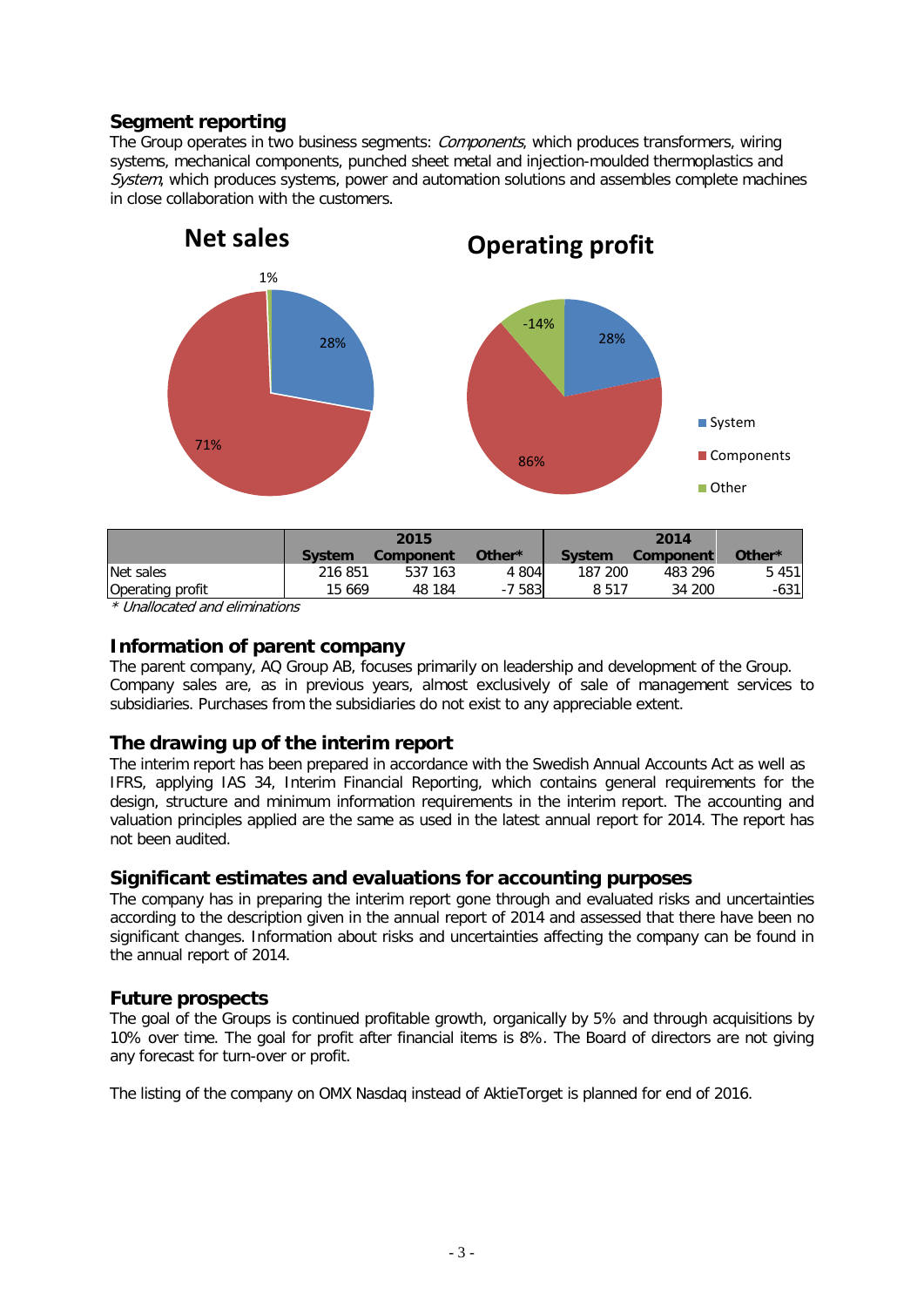#### **The Group's Income Statement and statement of comprehensive income (SEK '000)**

|                                      | Q <sub>2</sub> 2015 | Q <sub>2</sub> 2014 | Acc 2014  | Acc 2013  | <b>R12</b>                                               | 2014      |
|--------------------------------------|---------------------|---------------------|-----------|-----------|----------------------------------------------------------|-----------|
| Net sales                            | 758 819             | 675 948             | 1 474 035 | 1 307 696 | 2 782 437                                                | 2616097   |
| Other operating income               | 7411                | 7 0 8 9             | 15 672    | 12 677    | 26 223                                                   | 23 2 29   |
| Operating expenses                   | $-70990$            |                     |           |           | -640 950 - 1 381 789 - 1 246 861 - 2 591 668 - 2 456 740 |           |
| <b>Operating profit</b>              | 56 269              | 42 086              | 107 918   | 73 512    | 216 992                                                  | 182 586   |
| Result from financial items          | 947                 | 1405                | 5434      | 172       | 9 3 2 9                                                  | 4 0 6 6   |
| <b>Profit after financial items</b>  | 57 216              | 43 490              | 113 353   | 73 683    | 226 321                                                  | 186 652   |
| Tax on profit for the year           | $-10102$            | $-9505$             | $-21650$  | $-13967$  | $-43859$                                                 | $-36$ 175 |
| Net profit for the year              | 47 115              | 33 986              | 91 702    | 59 717    | 182 462                                                  | 150 477   |
| <b>Other comprehensive income</b>    |                     |                     |           |           |                                                          |           |
| <b>Other translation differences</b> | $-19741$            | 14 923              | $-326$    | 13 500    | 12 926                                                   | 47 591    |
| Comprehensive income for the year    | 27 373              | 48 909              | 91 376    | 73 217    | 195 389                                                  | 198 068   |
| Earnings per share after full tax    | 2,61                | 1,88                | 5,08      | 3,31      | 10.12                                                    | 8,34      |
| Net margin %                         | 7,5%                | 6,4%                | 7,7%      | 5,6%      | 8,1%                                                     | 7,1%      |

### **The Parent Company's Income Statement (SEK '000)**

|                                     | Q <sub>2</sub> 2015 | Q <sub>2</sub> 2014 | Acc 2014 | Acc 2013 | R <sub>12</sub> | 2014     |
|-------------------------------------|---------------------|---------------------|----------|----------|-----------------|----------|
| Net sales                           | 14 155              | 11 209              | 21 667   | 22 4 26  | 50 477          | 51 236   |
| Other operating income              |                     |                     |          |          |                 |          |
| <b>Operating expenses</b>           | $-11802$            | -7 308              | $-17635$ | $-14292$ | $-29599$        | $-26257$ |
| <b>Operating profit</b>             | 2 3 5 8             | 3 901               | 4 0 3 6  | 8 1 3 6  | 20 882          | 24 982   |
| Result from financial items         | 111                 | 1963                | 1661     | 2575     | 7 1 5 9         | 8 0 7 3  |
| <b>Profit after financial items</b> | 2469                | 5864                | 5697     | 10 711   | 28 041          | 33 055   |
| Appropriations                      |                     | $-635$              |          | $-255$   | $-19416$        | $-19671$ |
| Tax on profit for the year          |                     | $-1.320$            | $-710$   | $-2320$  | $-1629$         | $-3239$  |
| Net profit for the year             | 2469                | 3 9 0 9             | 4987     | 8 1 3 6  | 6996            | 10 146   |

# **Balance Sheet**

| (SEK '000) |  |
|------------|--|
|------------|--|

|                               | Group               |                   | <b>Parent company</b> |         |  |
|-------------------------------|---------------------|-------------------|-----------------------|---------|--|
| <b>Assets</b>                 | Q <sub>2</sub> 2015 | Q2 2014           | Q <sub>2</sub> 2015   | Q2 2014 |  |
| Fixed assets                  | 391 751             | 362 532           | 392 564               | 335 222 |  |
| Inventories                   | 466 102             | 466 248           |                       |         |  |
| Other current receivables     | 819714              | 753 893           | 203 411               | 270 582 |  |
| lCash and bank balances       | 150 897             | 84 856            |                       | 6 1 5 6 |  |
| Total assets                  |                     | 1828 465 1667 529 | 595 974               | 611 960 |  |
| <b>Equity and liabilities</b> |                     |                   |                       |         |  |
| Equity                        | 1 110 539           | 929 765           | 260 885               | 288 957 |  |
| Untaxed reserves              |                     |                   | 36 000                | 37 845  |  |
| Interest-bearing liabilities  | 138 242             | 233 416           | 66 585                | 81 996  |  |
| <b>Other liabilities</b>      | 579 685             | 504 348           | 232 504               | 203 161 |  |
| Total equity and liabilities  |                     | 1828 465 1667 529 | 595 974               | 611 960 |  |
| Equity ratio                  | 61%                 | 56%               | 48%                   | 52%     |  |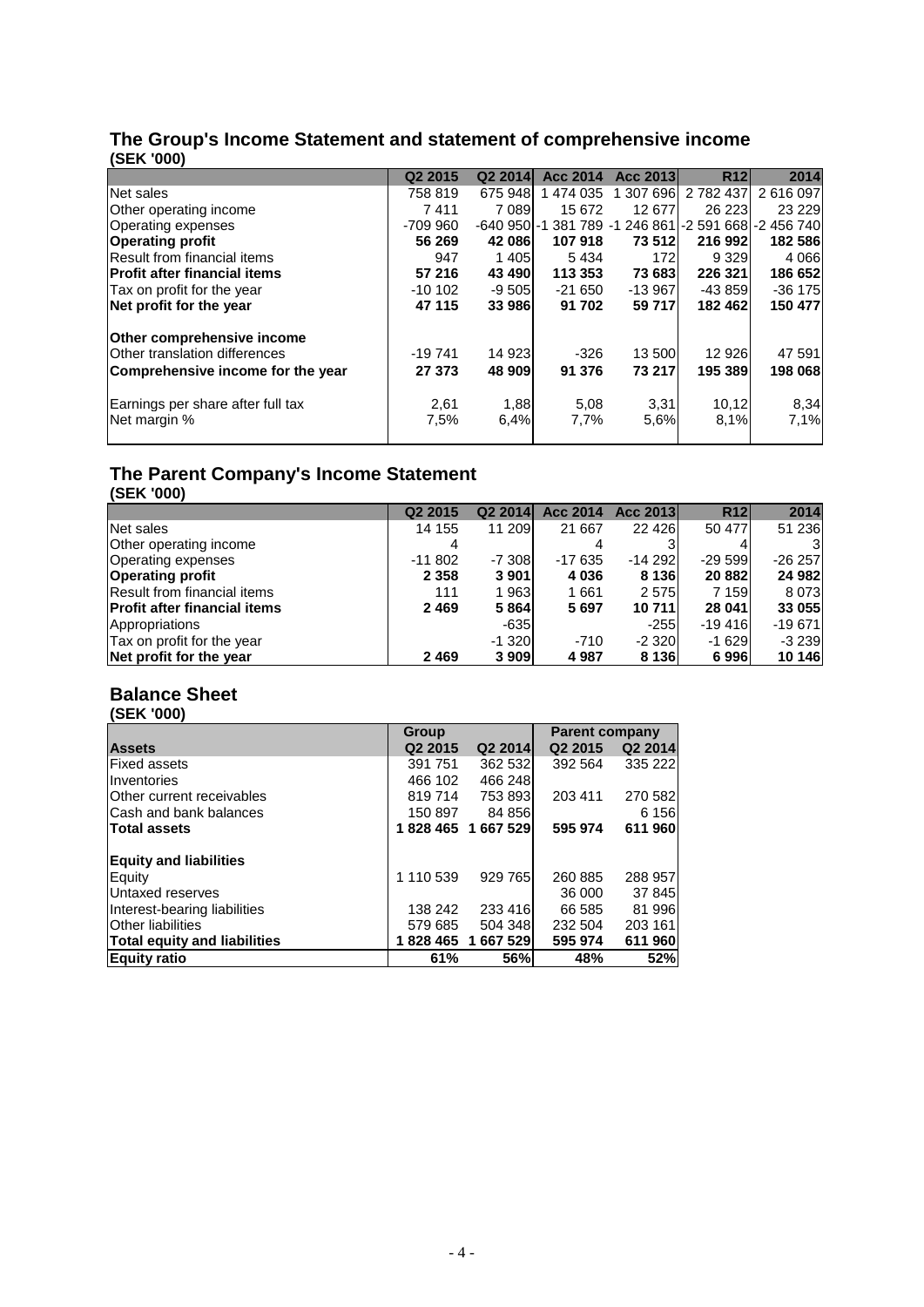#### **Equity (SEK '000)**

| <b>Group</b>                             |                   | Equity attributable to parent company shareholders |                             |                            |             |                         |                                      |                     |
|------------------------------------------|-------------------|----------------------------------------------------|-----------------------------|----------------------------|-------------|-------------------------|--------------------------------------|---------------------|
|                                          | Share-<br>capital | Other<br>paid-in<br>capital                        | Trans-<br>lation<br>reserve | Profit/<br>Loss<br>brought |             | <b>Sub-total</b>        | <b>Minority</b><br>share-<br>holding | <b>Total Equity</b> |
| Equity, 01/01/2014                       | 36 068            | 34 014                                             | $-3743$                     | forward<br>818 649         |             | 884 988                 | 414                                  | 885 403             |
| Net profit                               |                   |                                                    |                             | 150 012                    |             | 150 012                 | 465                                  | 150 477             |
|                                          |                   |                                                    |                             |                            |             |                         |                                      |                     |
| Transl.diff. in foreign comp.            |                   |                                                    | 48 251                      |                            |             | 48 251                  | 140                                  | 48 391              |
| Remeasure defined benefit                |                   |                                                    |                             | $-767$                     |             | $-767$                  | $-34$                                | -801                |
| pension plan                             |                   |                                                    |                             |                            |             |                         |                                      |                     |
| Other comprehensive<br>income            |                   |                                                    | 48 251                      |                            |             | 47484                   | 106                                  | 47 590              |
|                                          |                   |                                                    |                             |                            |             |                         |                                      |                     |
| Through acquisitions                     |                   |                                                    |                             |                            |             |                         | 614                                  | 614                 |
| Paid dividends                           |                   |                                                    |                             | $-28854$                   |             | $-28854$                |                                      | $-28854$            |
| <b>Transactions with</b>                 |                   |                                                    |                             | $-28854$                   |             | -28 854                 | 614                                  | -28 240             |
| shareholders                             |                   |                                                    |                             |                            |             |                         |                                      |                     |
| Equity, 01/01/2015                       | 36 068            |                                                    | 34 014 44 508               | 939 040 1 053 630          |             |                         | 1599                                 | 1 055 230           |
| Net profit                               |                   |                                                    |                             | 91 543                     |             | 91 543                  | 160                                  | 91 702              |
|                                          |                   |                                                    |                             |                            |             |                         |                                      |                     |
| Transl.diff. in foreign comp.            |                   |                                                    | $-407$                      |                            |             | -407                    | 81                                   | $-326$              |
| Other comprehensive                      |                   |                                                    | -407                        |                            |             | -407                    | 81                                   | $-326$              |
| income                                   |                   |                                                    |                             |                            |             |                         |                                      |                     |
| Paid dividends                           |                   |                                                    |                             | $-36068$                   |             | $-36068$                |                                      | -36 068             |
| <b>Transactions with</b><br>shareholders |                   |                                                    |                             | -36 068                    |             | -36 068                 |                                      | -36 068             |
| Equity, 30/06/2015                       | 36 068            |                                                    | 34 014 44 101               | 994 514 1 108 698          |             |                         | 1840                                 | 1 110 539           |
|                                          |                   | <b>Restricted equity</b>                           |                             |                            |             | Non - restricted equity |                                      |                     |
| <b>Parent company</b>                    | Share-            | <b>Statutory</b>                                   | Sub-                        | <b>Share</b>               | Fair        | Oth. Non-               | Sub-total                            | <b>Total Equity</b> |
|                                          | capital           | reserve                                            | total                       | premium value              |             | restr. EQ               |                                      |                     |
|                                          |                   |                                                    |                             | reserve                    | reser<br>ve |                         |                                      |                     |
| Equity, 01/01/2014                       | 36 068            |                                                    | 1 156 37 225                | 34 014                     |             | 239 437                 | 273 451                              | 310 676             |
| Net profit                               |                   |                                                    |                             |                            |             | 10 146                  | 10 146                               | 10 146              |
|                                          |                   |                                                    |                             |                            |             |                         |                                      |                     |
| Paid dividends                           |                   |                                                    |                             |                            |             | $-28854$                | -28 854                              | -28 854             |
| <b>Transactions with</b>                 |                   |                                                    |                             |                            |             | $-28854$                | -28 854                              | $-28854$            |
| shareholders                             |                   |                                                    |                             |                            |             |                         |                                      |                     |
| Equity, 01/01/2015                       | 36 068            |                                                    | 1 156 37 225                | 34 014                     |             | 220728                  | 254 742                              | 291 967             |
| Net profit                               |                   |                                                    |                             |                            |             | 4987                    | 4987                                 | 4987                |
|                                          |                   |                                                    |                             |                            |             |                         |                                      |                     |
| Paid dividends                           |                   |                                                    |                             |                            |             | $-36068$                | -36 068                              | -36 068             |
| <b>Transactions with</b>                 |                   |                                                    |                             |                            |             | $-36068$                | -36 068                              | -36 068             |
| shareholders                             |                   |                                                    |                             |                            |             |                         |                                      |                     |
| Equity, 30/06/2015                       | 36 068            |                                                    | 1 156 37 225                | 34 014                     |             | 189 647                 | 223 661                              | 260 886             |

All shares, 18,034,058 pcs, are A-shares with equal voting rights